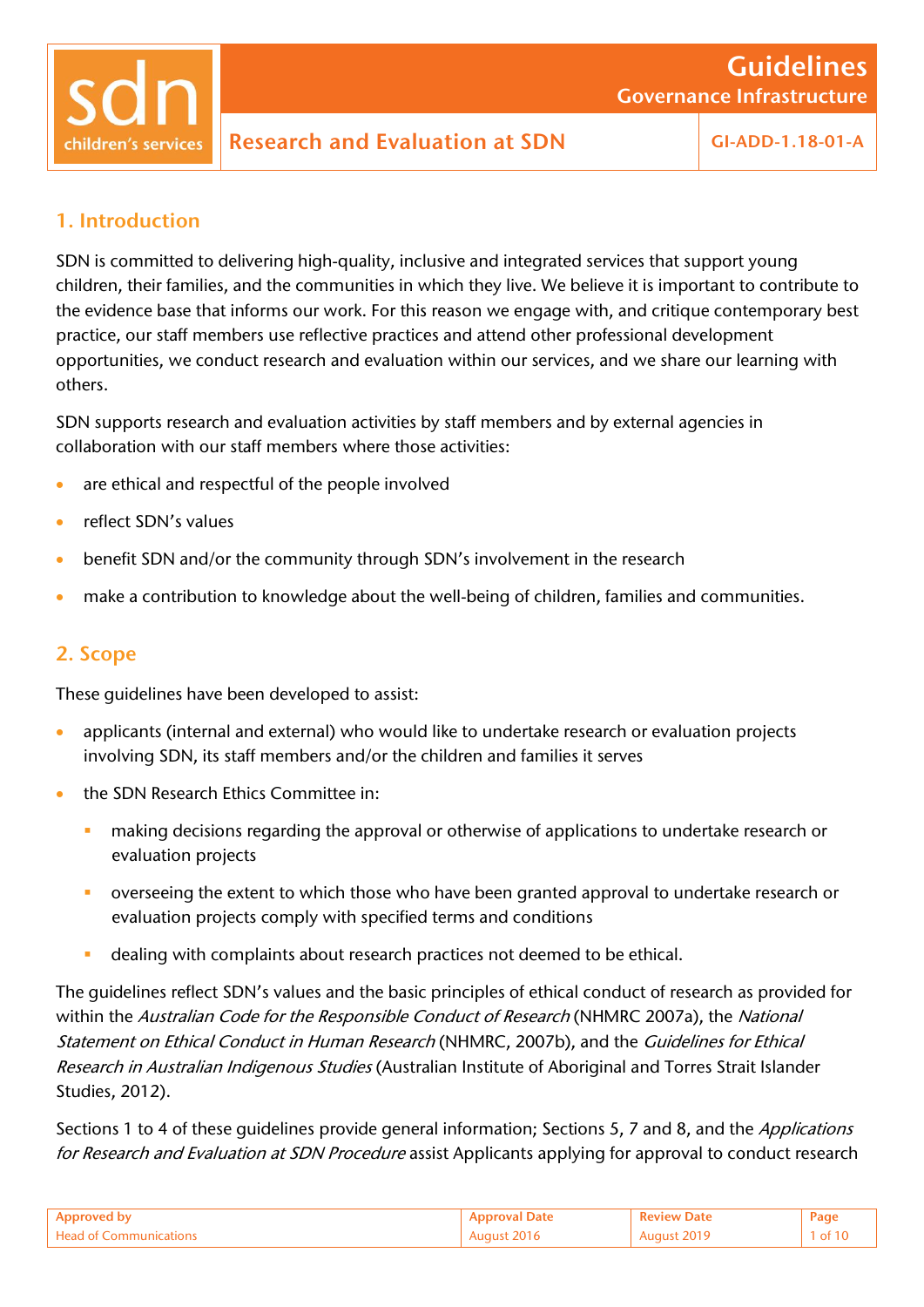or evaluation projects; and Sections 6, 9 to 10 are relevant to those Applicants who have obtained approval.

Applicants will first be asked to submit an expression of interest to conduct research at SDN, and if this is approved then an application with full details will be requested before final approval is given.

Applicants should read SDN's Research and Evaluation Application Procedure, which can be downloaded from our website.

All inquiries should be directed initially to the Customer Experience and Outcomes Coordinator on 02 9213 2400, or [research@sdn.org.au.](mailto:research@sdn.org.au)

# 3. Key Terms

Assent to participate in research is an expression of agreement to participate from those who are not legally able to consent (Dockett et al, 2009; Ford et al, 2007). Assent may be verbal or non-verbal, depending on the child's development and capabilities. A child's refusal to participate in research (whether verbal or non-verbal) should be respected wherever possible.

Consent to participate in research is a deliberate and voluntary choice, based on the provision of sufficient information to the participant, and his/her adequate understanding of both the proposed research and the implications of his/her participation.

For definitions of other key terms used in this Guidelines, please refer to the Research and Evaluation at SDN Policy.

# 4. Ethical Conduct in Research

Ethical conduct in research is concerned with adhering to research practices that take account of the wellbeing and rights of others. The principles that underlie research ethics ensure that there is a high regard for:

- personal autonomy and respect for the contribution made by participants
- the health and wellbeing of others including freedom from harm
- truth and fairness
- diversity across differing socio/cultural and political/economic contexts
- the development of positive relationships through the establishment of trust
- maintenance of confidentiality
- the importance and benefits of the research and its contribution to existing knowledge.

(Newman & Pollnitz, 2002; Stonehouse, 1998)

The National Statement on Ethical Conduct in Human Research (2007b) identifies four basic principles that underpin ethical conduct in research. These are research merit and integrity, respect, beneficence and justice:

| RESEARCH AND EVALUATION AT SDN GUIDELINES |                      | $GLADD-1.18-01-A$  |         |
|-------------------------------------------|----------------------|--------------------|---------|
| <b>Approved by</b>                        | <b>Approval Date</b> | <b>Review Date</b> | Page    |
| . Head of Communications                  | August 2016          | August 2019        | 2 of 10 |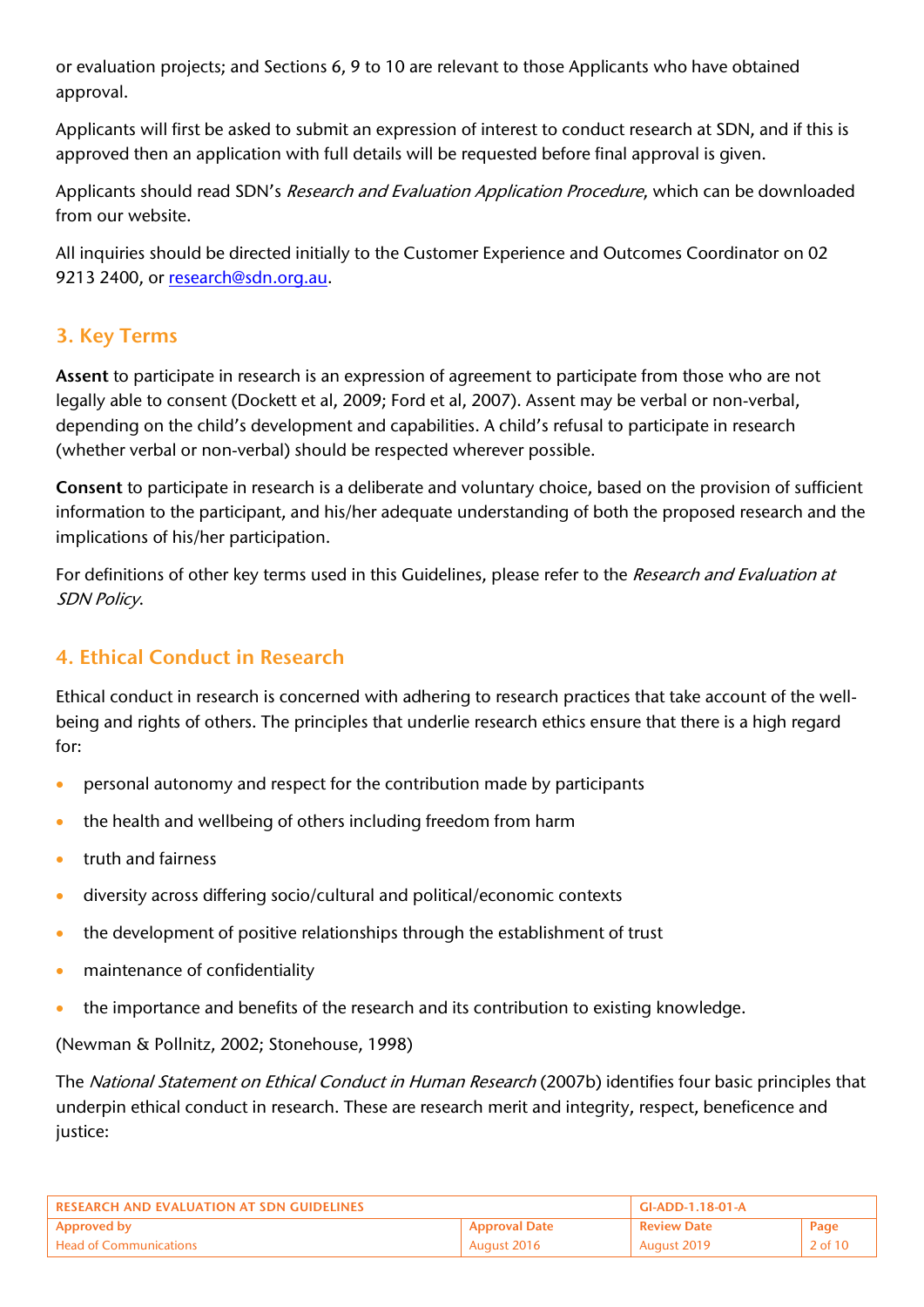- **Integrity** refers to a commitment by researchers to meet professional research standards.
- Respect for persons entails having a regard for the rights, beliefs and values of others (including children) and especially those from diverse cultural and linguistic backgrounds, customs and circumstances. Research needs to be designed in such a way that the dignity of the individual is valued.
- **Beneficence** refers to a concern for the well-being of individuals and the avoidance of harm. Ethical research minimises any harm and discomfort for participants. The dignity and welfare of individuals must take precedence over the pursuit of knowledge
- **IUSTICE** acknowledges the need to ensure that there is a balance of burdens and benefits for any research participant. This includes ensuring that any one group of participants is not overburdened with requests to participate in research and ensuring that selection and recruitment of participants is fair. Justice within research practice is also generally understood to involve the sharing of research outcomes with the wider community.

The National Statement also recognises that research involving children raises particular ethical concerns, including their capacity to understand and consent to research; their possible coercion to participate in research by parents, peers, researchers or others; and conflicting values and interests of children and their parents (NHMRC, 2007b, pp 55-57). Before including a child in research, researchers must ensure there is no reason to believe that such participation is contrary to the child's best interests.

With respect to ethical research involving Indigenous Australians, the National Statement emphasises respect for, and valuing of, cultural and language diversity (NHMRC 2007b, pp 69-71). There are diverse Aboriginal and Torres Strait Islander cultures and societies across Australia. As a minimum, researchers must attend the following six core values, identified as being important to Aboriginal and Torres Strait Islander peoples:

- reciprocity
- respect
- equality
- responsibility
- survival and protection
- spirit and integrity.

## 5. Ethical considerations

Ethical practice in research involves careful consideration of the following:

#### Informed Consent/Assent

In general, SDN requires that Applicants seek to obtain written informed consent from persons participating in a research or evaluation project. It is recommended that participants and researchers each retain a signed copy of the consent form.

It is the responsibility of the Applicant to ensure that participants are provided with information about:

| <b>RESEARCH AND EVALUATION AT SDN GUIDELINES</b> |             | GI-ADD-1.18-01-A   |             |
|--------------------------------------------------|-------------|--------------------|-------------|
| <b>Approval Date</b><br><b>Approved by</b>       |             | <b>Review Date</b> | Page        |
| <b>Head of Communications</b>                    | August 2016 | August 2019        | $3$ of $10$ |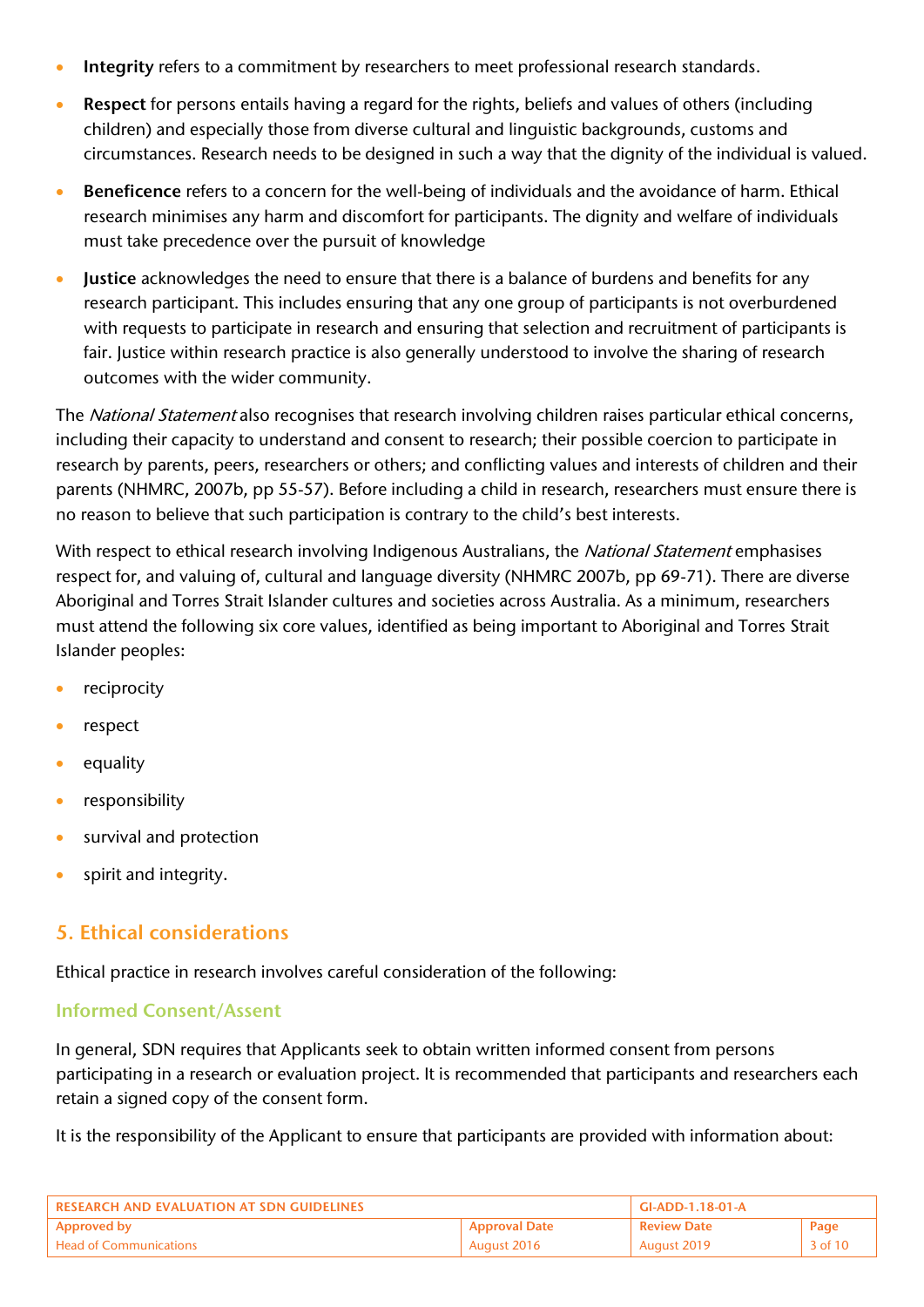- the exact nature of the research or evaluation project
- what the participant is required to do, including expected time commitment
- $\bullet$  the voluntary nature of being a participant
- any significant potential risks or harms to the participant
- the right of the participant to withdraw from the project at any time.

A person may refuse to participate in a research or evaluation project without having to provide a reason for such a decision, and should be able to withdraw at any time, without such actions impacting services provided to him/her by SDN.

Research involving children requires the consent of a parent or guardian. However, researchers must also respect the developing capacity of children to understand and be involved in decisions about participating in research. Whenever appropriate and possible, children's views on research participation should be sought. This may take the form of seeking children's *assent* to research, a term used for an expression of agreement to participate from those who are not legally able to consent (Dockett et al, 2009; Ford et al, 2007). Assent may be verbal or non-verbal, depending on the child's development and capabilities. A child's refusal to participate in research (whether verbal or non-verbal) should be respected wherever possible. Researchers should also consider the developmental level of children when engaging them in understanding the nature and likely outcomes of research, and when judging their capacity to assent or consent to research.

Research or evaluation projects involving the use of cameras, audio-recording or video recording devices also require the written consent of those whose images and/or voices are being recorded.

For projects where there is a wide distribution of questionnaires that are returned anonymously, then the return of the questionnaire is regarded as implied consent to participate. Where a research or evaluation project seeks to make use of documents or data produced during routine service delivery (for example, drawings produced by children in SDN's care or receiving special services), every reasonable effort must be made to seek permission from the family or individual concerned to use the material.

## Payments to Participants

SDN considers it acceptable to provide modest payment or other inducement to encourage participation in research and evaluation projects, for example, to recompense participants for their time and travel costs, or to support release time for staff members participating in such projects. Approval for such arrangements must be sought from SDN's Research Ethics Committee as part of the application process.

## **Confidentiality**

Every effort should be made to ensure the confidentiality and security of information collected as part of an approved research or evaluation project. Applicants must describe the strategies that will be used to ensure confidentiality and security of data records. Wherever possible, records that are maintained should be in a de-identified form; if this is not possible, Applicants should justify why identifying information is necessary, and what steps will be taken to protect such data. Data collected during the project, either on paper or in electronic form, should be stored securely and kept from misuse for a period of 5 years after the conclusion of the project, and then appropriately destroyed.

| <b>RESEARCH AND EVALUATION AT SDN GUIDELINES</b> |                      | $GI-ADD-1.18-01-A$ |         |
|--------------------------------------------------|----------------------|--------------------|---------|
| <b>Approved by</b>                               | <b>Approval Date</b> | ' Review Date      | Page    |
| <b>Head of Communications</b>                    | August 2016          | August 2019        | 4 of 10 |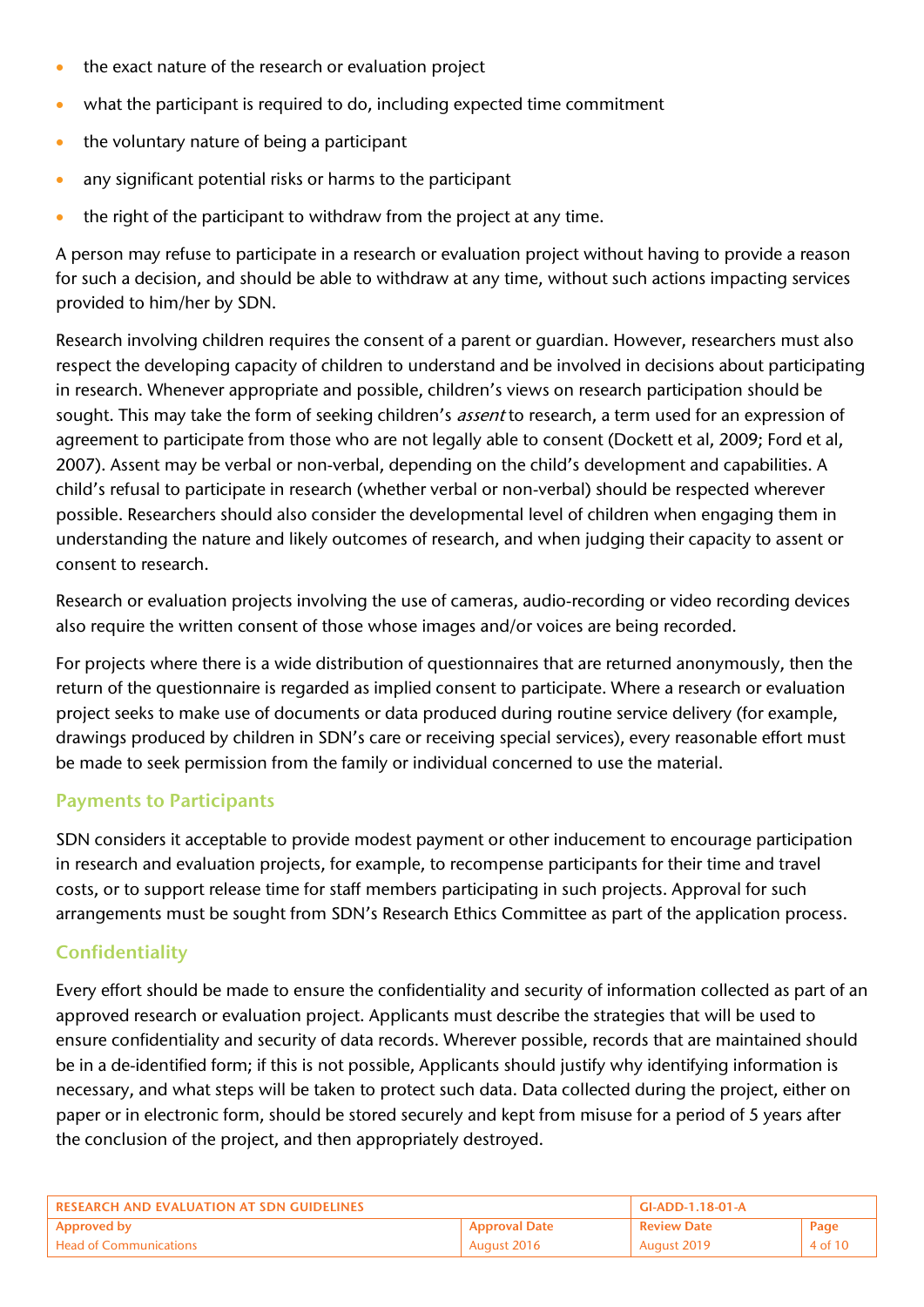The reporting of research or evaluation results should generally preserve the anonymity of individual participants. Where reference is made to individual cases (children, families or staff members), procedures to de-identify the participants should be used to maintain anonymity, such as the use of pseudonyms or other necessary devices. However, it is recognised that there may be exceptions where participants consent and/or request to be identified because of the nature of their contributions.

# 6. Other considerations

## Child Protection Obligations

It is SDN policy that all staff members, students, volunteers and contractors will be required to have a valid Working With Children Check (WWCC) (for NSW) or Working With Vulnerable People (WWVP) registration (for ACT). This includes external researchers working on a research or evaluation project that directly involves children. Applicants working directly with children will need to advise SDN of their WWCC or WWVP registration details before they begin working at an SDN location in order for a valid clearance to be confirmed.

Persons whose usual work role includes delivering services directly to children and families are classified as mandatory reporters for child protection purposes under the NSW Children and Young Persons (Care and Protection) Act 1998, and the ACT Children and Young People Act 2008. A mandatory reporter has an obligation to make a report to the Department of Family and Community Services (FACS) if in NSW, or Care and Protection Services if in the ACT, if s/he has a current concern about the safety, welfare, or wellbeing of a child.

A person who does not qualify as a mandatory reporter, based on his/her usual work role, remains so, even if participating in, or leading a research or evaluation project that directly involves children or families.

All persons who engage with children in SDN's care have a responsibility to behave appropriately and respectfully towards them. Applicants with approved applications are encouraged to report to SDN if they hear of, or observe any action towards a child that could be regarded as *reportable conduct*. Such conduct includes:

- any sexual offence, or sexual misconduct, committed against, with or in the presence of a child (including a child pornography offence)
- any assault, ill-treatment or neglect of a child
- any behaviour that causes psychological harm to a child.

Applicants with approved applications may also be reported if they have been heard, or observed to have engaged in the above behaviours.

Information or observations of potential reportable conduct must be brought to the attention of SDN's CEO, who is responsible for investigating a reportable conduct allegation.

Further details about mandatory reporting, working with children at SDN, and reportable conduct are described in SDN's Child Protection and Wellbeing Policy, and Code of Conduct for Staff Members' Interactions with Children Policy, which can be accessed by:

| RESEARCH AND EVALUATION AT SDN GUIDELINES |                      | GI-ADD-1.18-01-A   |                    |
|-------------------------------------------|----------------------|--------------------|--------------------|
| Approved by                               | <b>Approval Date</b> | <b>Review Date</b> | Page               |
| . Head of Communications                  | August 2016          | August 2019        | $5 \text{ of } 10$ |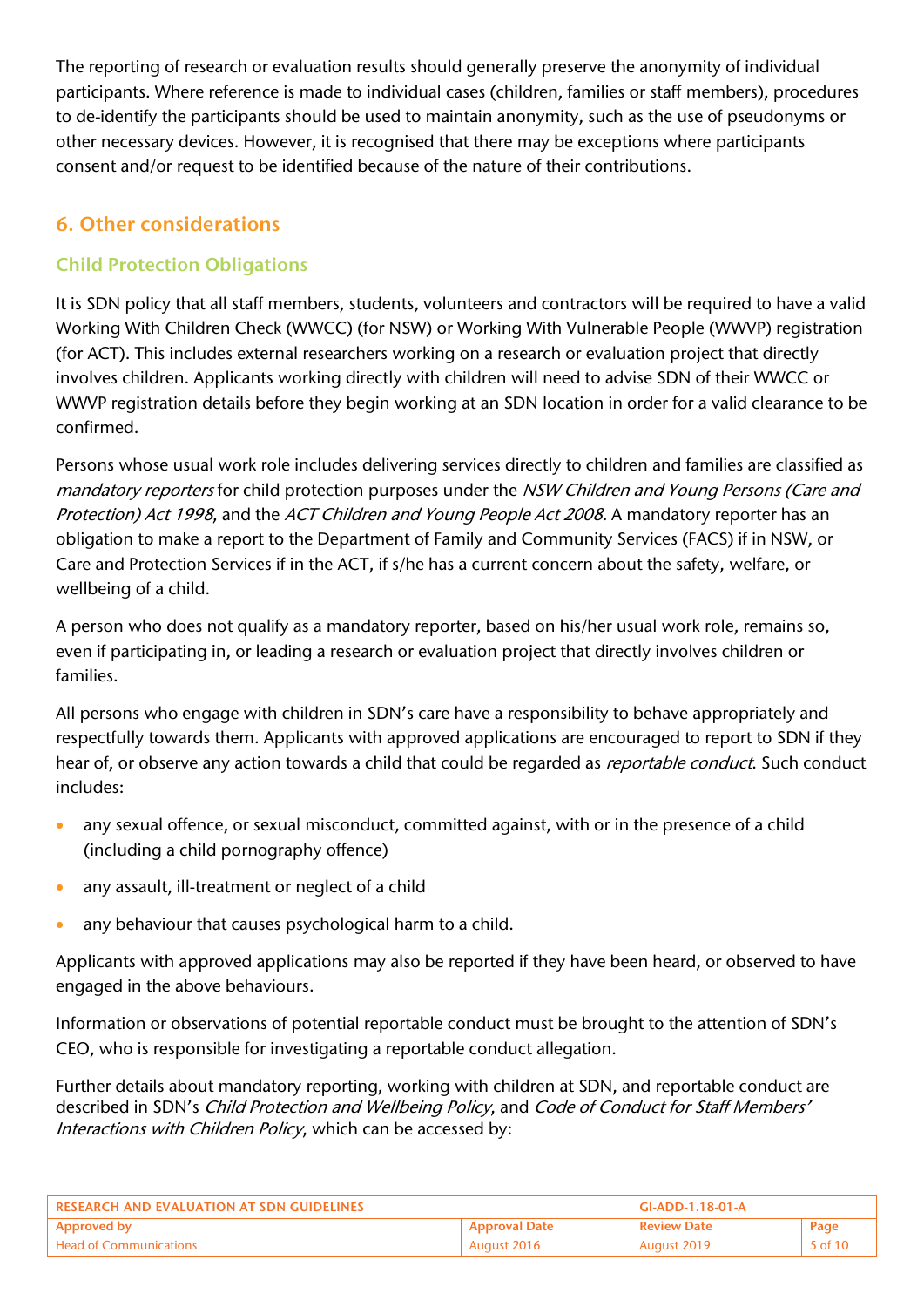- logging on to SDN's intranet via the website (for internal staff Applicants)
- phoning SDN's Head Office on (02) 9213 2400 to request a copy (for external Applicants).

#### Intellectual Property

Intellectual Property (IP) issues often surface in the context of research and evaluation projects and need careful consideration and management. SDN has an *Intellectual Property* Policy that contains a brief description of the various kinds of IP that SDN is likely to encounter and the IP issues that often arise in the context of research and evaluation projects. This policy can be accessed by:

- logging on to SDN's intranet via the website (for internal staff Applicants)
- phoning SDN's Head Office on (02) 9213 2400 to request a copy (for external Applicants).

Ownership of the IP that is created is often the issue at stake. A clear statement is made by the Research Ethics Committee on a case by case basis in the letter of approval to Applicants about reporting and ownership of IP. As stated in SDN's IP policy, SDN discourages plagiarism and unauthorised copying in the strongest terms. Not only are such dishonest practices likely to damage the reputation of SDN and the individuals concerned; they may also lead to legal liability.

SDN accepts that most projects will refer to and/or make use of the ideas of others, and in all cases proper citation/acknowledgement is required. Where work is to be copied, written permission of the copyright owner is also required if the quantity is greater than that allowed by the Copyright Act as a "fair dealing for the purpose of research or study". Useful quidelines on what constitutes *fair dealing* can be found at the Copyright Council website at: [www.copyright.org.au](http://www.copyright.org.au/pdf/acc/infosheets_pdf/G053.pdf)

#### Publications and acknowledgements

Subject to the provisions regarding intellectual property with third parties, any public presentation or publication emanating from an approved research or evaluation project should acknowledge SDN's participation. A copy of such presentations or publications should be forwarded to SDN's EA to the Head of Communications.

## 7. Role of SDN's Research Ethics Committee

The role of SDN's Research Ethics Committee is to:

- make decisions regarding the approval or otherwise of Applications for Research or Evaluation at SDN
- monitor compliance by those granted approval to undertake research and evaluation activities at SDN in accordance with the principles and terms identified in Sections 5, 6 and 10 of these guidelines
- deal with complaints about research and evaluation practices deemed to be unethical
- report approved research and evaluation projects to SDN's Board
- **•** provide advice on policies and procedures pertaining to research and evaluation at SDN.

The committee meets quarterly to consider applications for ethics approval. Extraordinary meetings may be scheduled for urgent or time-sensitive applications. Further details about the operations of the

| <b>RESEARCH AND EVALUATION AT SDN GUIDELINES</b> |             | GI-ADD-1.18-01-A   |         |
|--------------------------------------------------|-------------|--------------------|---------|
| <b>Approval Date</b><br><b>Approved by</b>       |             | <b>Review Date</b> | Page    |
| <b>Head of Communications</b>                    | August 2016 | August 2019        | 6 of 10 |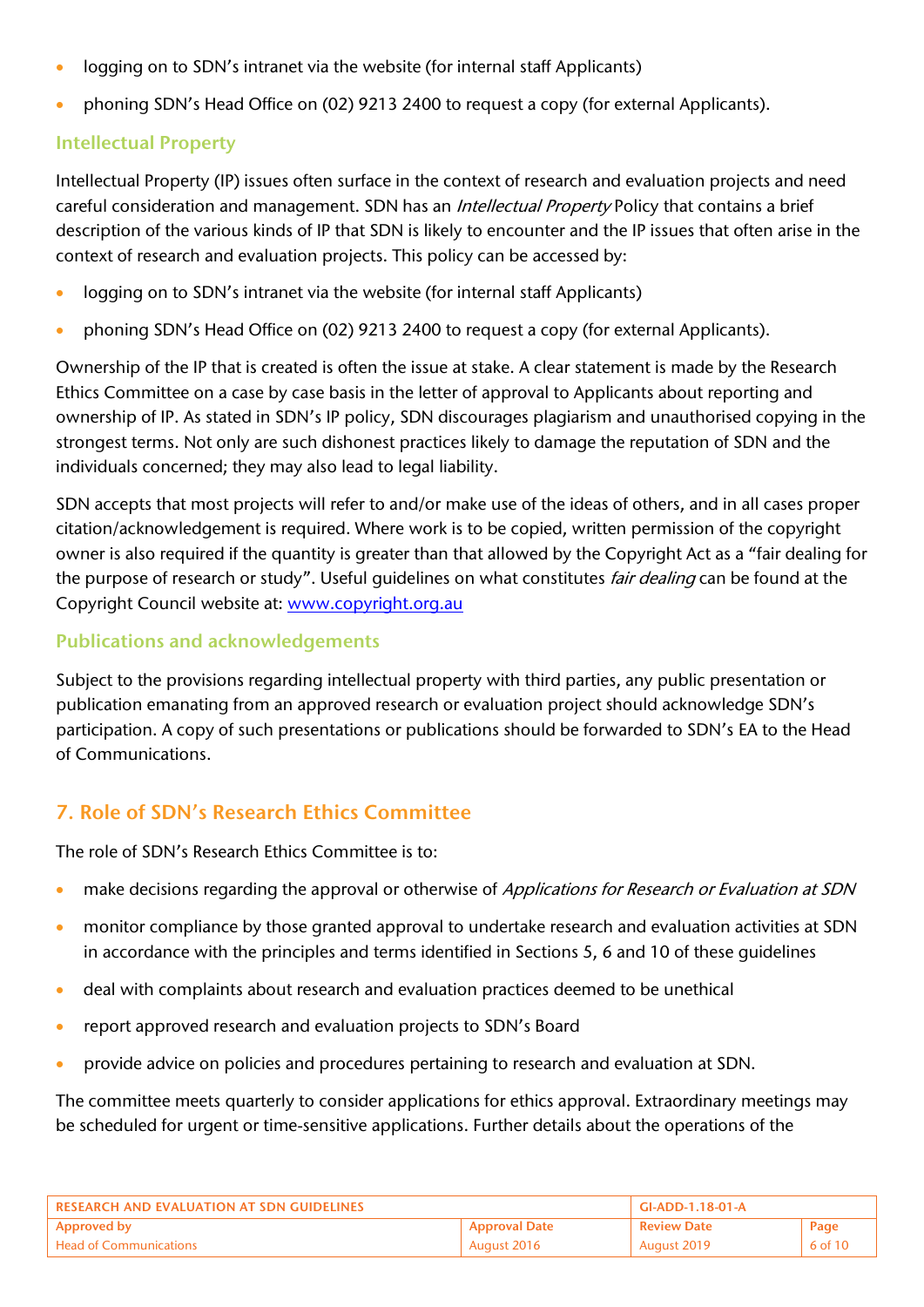committee are described in the document, SDN's Research Ethics Committee - Terms of Reference, which can be accessed by:

- contacting the EA to the Head of Communications (for internal staff Applicants)
- phoning SDN's Head Office on (02) 9213 2400 to request a copy (for external Applicants).

The committee strives to respond to applications with a turn-around-time of three weeks from time of receipt of formal application to response from the committee, provided that advance notice has been given by the Applicant that the application is forthcoming.

Projects should not commence until ethics approval has been granted. However, once commenced, Applicants need to be aware that they may need to modify or suspend their work if situations occur where the risks to the participants have the potential to outweigh the benefits. An Applicant's priority should always be to avoid any harmful effects of the research or evaluation project.

Applicants conducting research and evaluation projects should have the appropriate experience, qualifications and competence to undertake the proposed project, or demonstrate access to others with the necessary expertise. This includes having available facilities that meet the physical, emotional or other needs of participants engaged in the project. Applicants must also ensure that data are collected, stored, accessed and used in a manner consistent with issues of privacy, confidentiality and cultural appropriateness.

# 8. Criteria for Approval of Applications

The proposed research or evaluation project needs to be justifiable in that, given what is already known, it will yield new knowledge or enhance understanding of existing knowledge. That is, the project must have both value and validity or be based on sound findings. This requires that those undertaking the project (i.e., the Applicants) have the necessary expertise in research design, data collection strategies, data analysis and interpreting the results.

The Research Ethics Committee will take the following into account when considering Applications for Research or Evaluation at SDN:

- Does the project fit with SDN's values and strategic priorities?
- Are there benefits to SDN and/or the community through SDN's involvement in the project?
- Will the research or evaluation make a contribution to the field of early childhood care and education or family services?
- Has provision been made to minimise the potential for risk or harm to the participants involved?
- Where the project involves vulnerable children/families, have measures been put in place to protect these people from any potential harm or minimise such harm?
- In the recruitment of participants, does the project provide adequate protection of the freedom of the participants to agree or decline to participate?
- Where written consent from adult participants is being sought, will sufficient and appropriate information be provided to the participants?

| <b>RESEARCH AND EVALUATION AT SDN GUIDELINES</b> |                      | GI-ADD-1.18-01-A   |         |
|--------------------------------------------------|----------------------|--------------------|---------|
| <b>Approved by</b>                               | <b>Approval Date</b> | <b>Review Date</b> | Page    |
| <b>Head of Communications</b>                    | August 2016          | August 2019        | 7 of 10 |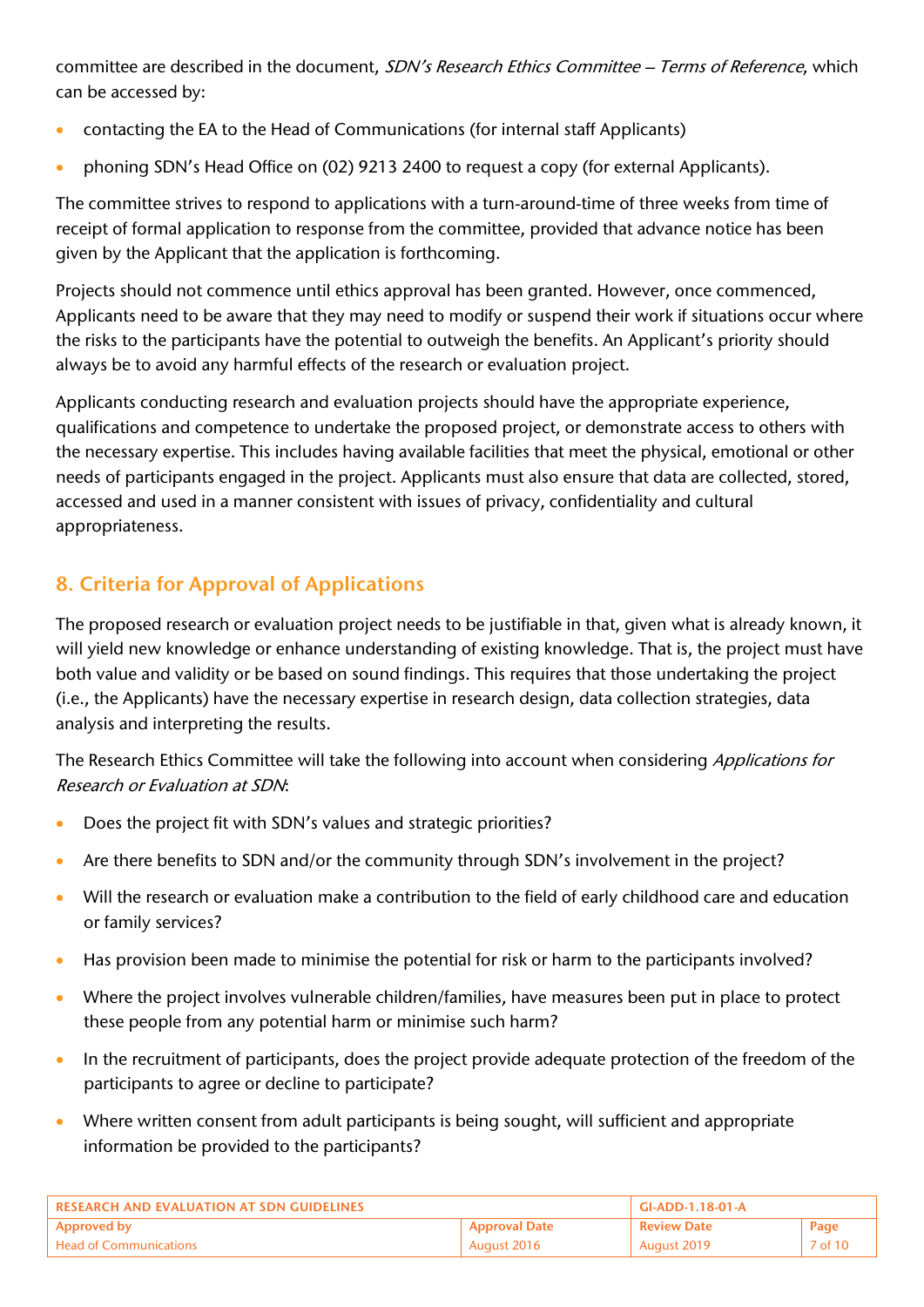- Where verbal assent from children is being sought, will sufficient and appropriate information be provided to the children?
- Where written consent is not being sought, will participants be fully advised of the nature of the project and the dissemination of outcomes/results?
- Have the welfare, rights, and cultural heritage of all participants been respected in the design of the project?
- Have issues of participant and data confidentiality been appropriately addressed?
- Will the project be conducted in a timely manner, and is it feasible in the timeframe proposed?
- Does the project have the potential to impact significantly on SDN staff members' time and work responsibilities? If so, has provision been made to address this?
- Has provision been made to communicate the outcomes of the project to SDN, the participants and any other audiences?
- Has ethics approval been requested or gained through another organisation (for example, university)? If so, has a copy of the approval been provided?

## 9. Monitoring

The Research Ethics Committee has a responsibility to monitor research and evaluation activity and request interim and final reports of such activity. Applicants with approved applications will be advised of such reporting responsibilities in the committee's letter of approval. SDN will request periodic updates from the Applicant regarding progress.

Applicants with approved applications must notify SDN (through the EA to the Head of Communications), as soon as practicable, of any substantive changes affecting the approved project. Such changes may include, but are not limited to, changes to the Applicant(s) named in the application, significant changes to the proposed methods, major delays in progress, or unanticipated adverse effects associated with the project.

## 10. Complaints

The Research Ethics Committee deals with complaints about research activity. Applicant(s) should include the following statement, either as part of the written information provided to participants or at the end of the participant consent form, with respect to complaint procedures:

This project has been approved by SDN Children's Services Research Ethics Committee. If you have any complaints or reservations about the ethical conduct of this project, you may contact SDN Children's Services (Tel. 02 9213 2400) for the contact details of the REC secretariat. Please quote application approval number XXXX. Any issues you raise will be treated in confidence and investigated fully. You will be informed of the outcome.

| RESEARCH AND EVALUATION AT SDN GUIDELINES |                      | GI-ADD-1.18-01-A   |         |
|-------------------------------------------|----------------------|--------------------|---------|
| Approved by                               | <b>Approval Date</b> | <b>Review Date</b> | Page    |
| Head of Communications                    | August 2016          | August 2019        | 8 of 10 |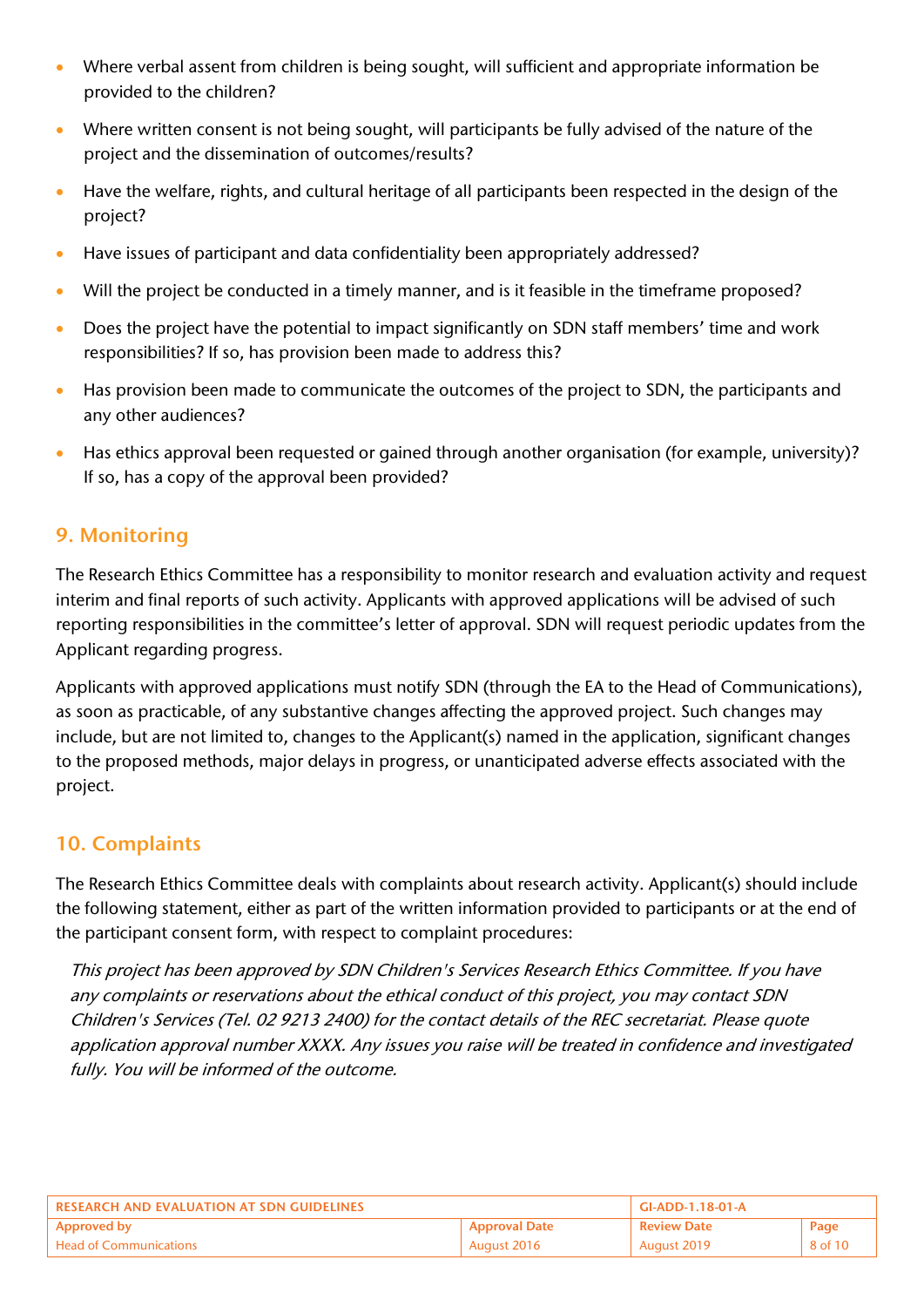## Related SDN Documents

## Policies

- GI-HLP-1-09: Privacy
- GI-OP-1.13: Complaints Management
- GI-HLP-1.18: Research and Evaluation at SDN
- SD-HLP-2.02: Child Protection and Wellbeing
- HR-HLP-3.03: Code of Conduct for Interactions with Children
- LGL-HLP-8.01: Intellectual Property

#### Procedures

- GI-PRO-1.18-01: Applications for Research and Evaluation at SDN
- HR-PRO-2.02-03: Working with Children and Vulnerable People and Police Checks

#### Forms/Templates

- GI-FRM-1.18-01-01: Expression of Interest to Conduct Research or Evaluation at SDN (External) Form
- GI-FRM-1.18-01-02: Expression of Interest to Conduct Research or Evaluation at SDN (Internal) Form
- GI-FRM-1.18-01-03: Application for Research or Evaluation at SDN (External) Form
- GI-FRM-1.18-01-04: Application for Research or Evaluation at SDN (Internal) Form

#### Other SDN Document

SDN's Research Ethics Committee, Terms of Reference

## Other References/Related Documents

- Australian Institute of Aboriginal and Torres Strait Islander Studies. (2012). Guidelines for Ethical Research in Australian Indigenous Studies, 2<sup>nd</sup> edition. Canberra: Canberra Australian Institute of Aboriginal and Torres Strait Islander Studies[. http://www.aiatsis.gov.au/research/ethics/GERAIS.html](http://www.aiatsis.gov.au/research/ethics/GERAIS.html)
- Copyright Act. (2012). Research or Study. [Information sheet from the Copyright Council] [http://www.copyright.org.au/admin/cms-acc1/\\_images/40289474052392587a82ec.pdf](http://www.copyright.org.au/admin/cms-acc1/_images/40289474052392587a82ec.pdf)
- Dockett, S., Perry, B., Kearney, E. (2009). Promoting children's informed assent in research participation. Paper presented at the Australian Social Policy Conference, Sydney.
- Early Childhood Australia. (2006). Code of Ethics. [http://www.earlychildhoodaustralia.org.au/our](http://www.earlychildhoodaustralia.org.au/our-publications/eca-code-ethics/)[publications/eca-code-ethics/](http://www.earlychildhoodaustralia.org.au/our-publications/eca-code-ethics/)
- Ford, K., Sankey, J., Crisp, J. (2007). Development of children's assent documents using a child-centred approach. Journal of Child Health Care 11: 19-28.

| <b>LRESEARCH AND EVALUATION AT SDN GUIDELINES</b> |                      | GI-ADD-1.18-01-A   |         |
|---------------------------------------------------|----------------------|--------------------|---------|
| <b>Approved by</b>                                | <b>Approval Date</b> | <b>Review Date</b> | Page    |
| <b>Head of Communications</b>                     | August 2016          | ` Auaust 2019      | 9 of 10 |